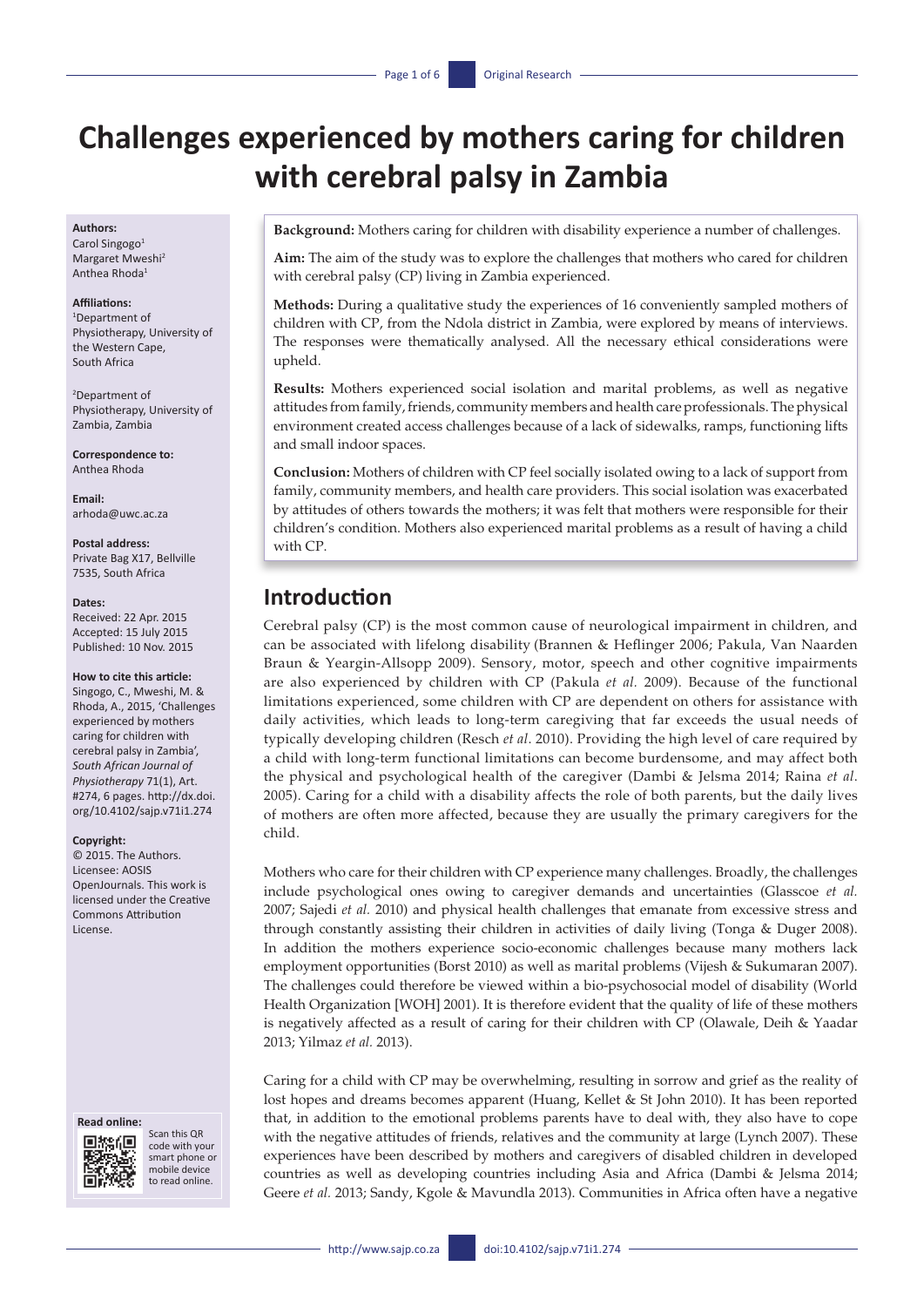perception of people with disabilities because they believe that it is a punishment from God (Urimbenshi & Rhoda 2011) and is of a spiritual nature (Wegner & Rhoda 2015).

To address the challenges experienced by mothers caring for children with disabilities, rehabilitation interventions should take place. As these challenges experienced are multidimensional an inter-sectorial approach based on a model such as the Community-based Guidelines Matrix should be considered (WHO 2010). Such interventions are, however, limited in developing countries (Kengne & Anderson 2006) such as Zambia. Cultural beliefs also affect utilisation of rehabilitation services which in turns affects recovery and outcomes of individuals with disabilities (Wegner & Rhoda 2015). No studies relating to the challenges experienced by mothers in Zambia have, however, been published. It has been recommended that studies need to be conducted which should consider factors that are sensitive to the Zambian culture (Mweshi *et al.* 2011). The aim of this study was to explore the challenges experienced by mothers of children with CP in Ndola, a district in the Copper Belt in Zambia.

# **Methodology Research setting**

The study was conducted in Mushili and Twapia townships of Ndola district. The district is one of the ten districts on the Copper Belt that has a population of 37 299 from 6312 households; of these 2.2% are persons with disabilities and amongst these are children with CP (Loeb 2008). Because of the closure of companies in Ndola, there is a high unemployment rate (60%) and people live in abject poverty. Although most of the houses in Ndola town have electricity, more than half of the houses in Mushili and Twapia are old, small, very close to each other and dilapidated. There is no water supply in most households and there is poor sanitation as most people in the areas use pit latrines for their toilets which are very close to their houses (Central Statistics Office 2002). A rehabilitation centre in Mushili and Twapia was accessed as the specific research sites. These centres are managed by trained paramedical personnel such as clinical officers (COs), nurses and health assistants. Mushili rehabilitation centre has three COs and 20 nurses, and the Twapia rehabilitation centre has two COs and 13 nurses. Mushili rehabilitation centre sees about a 100 new CP cases in a year and Mushili only about 60 new cases of CP per year (personal communication with the physiotherapists in the two centres).

### **Study design and sample**

An exploratory qualitative research design was applied in this study.

The sampling frame for the study comprised all mothers of children with CP who responded to the invitation to participate in the study. The researcher met with a coordinator at the Catholic Diocese of Ndola in Zambia, who

age of the child (below and above 7 years). The names of the mothers who responded were divided into strata, and the researcher then selected 20 participants according to convenience which included at least one from each strata. By the thirteenth interview, no new data emerged from the participants, but the researcher (C.S.) interviewed three more mothers to ensure that theoretical saturation was reached. An extensive review of literature regarding challenges experienced by mothers of children with CP, which assisted probing if needed, and repetition of challenges as perceived by participants, led the researcher to stop the interviews after the sixteenth mother had been interviewed. **Data collection** Qualitative data were collected through face-to-face semistructured individual interviews. The researcher (C.S.) used an interview guide which focused broadly on the

psychological, physical, socio-economical and environmental challenges experienced by the mothers. Each interview, which was conducted in the preferred language of the participant, lasted between 45 minutes and an hour, and was audio-recorded. After each interview, the audio recorder was played back to each participant in order to confirm or clarify what was said. These recordings were then stored for later analysis.

wrote introductory letters and contacted the administrators of the two rehabilitation centres. The physiotherapists contacted the mothers and informed them about the study. All in all, 40 mothers responded. Stratification of the sample was used to group participants into strata relevant to the research question. The strata included age (below and above 30 years), employment status (employed or unemployed), marital status (married or single), and the

### **Data analysis**

An inductive data analysis approach was used to analyse the data relating to the phenomenon, information which was lacking in the current research setting. Data processing began with verbatim transcriptions of the interviews by the main researcher. A professional translator translated the Bemba transcripts into English, and another independent translator read the English transcripts and translated them back into Bemba and compared them to the original Bemba transcripts to ensure accuracy. The main researcher explored the transcripts carefully by reading them several times to obtain a general sense of the information and to reflect on the overall meaning of the participants' words as well as to understand the contents as described by Creswell (2009). The data were coded by identifying key words in contexts and word repetitions (Patton 1990). The themes were identified by combining codes with similar meanings. Discussions with three colleagues and peers helped to critique and verify the process of coding, categorising and arranging the data into appropriate themes. A limitation of the study was that only the translation, coding and categorisation process was verified and not the transcription process.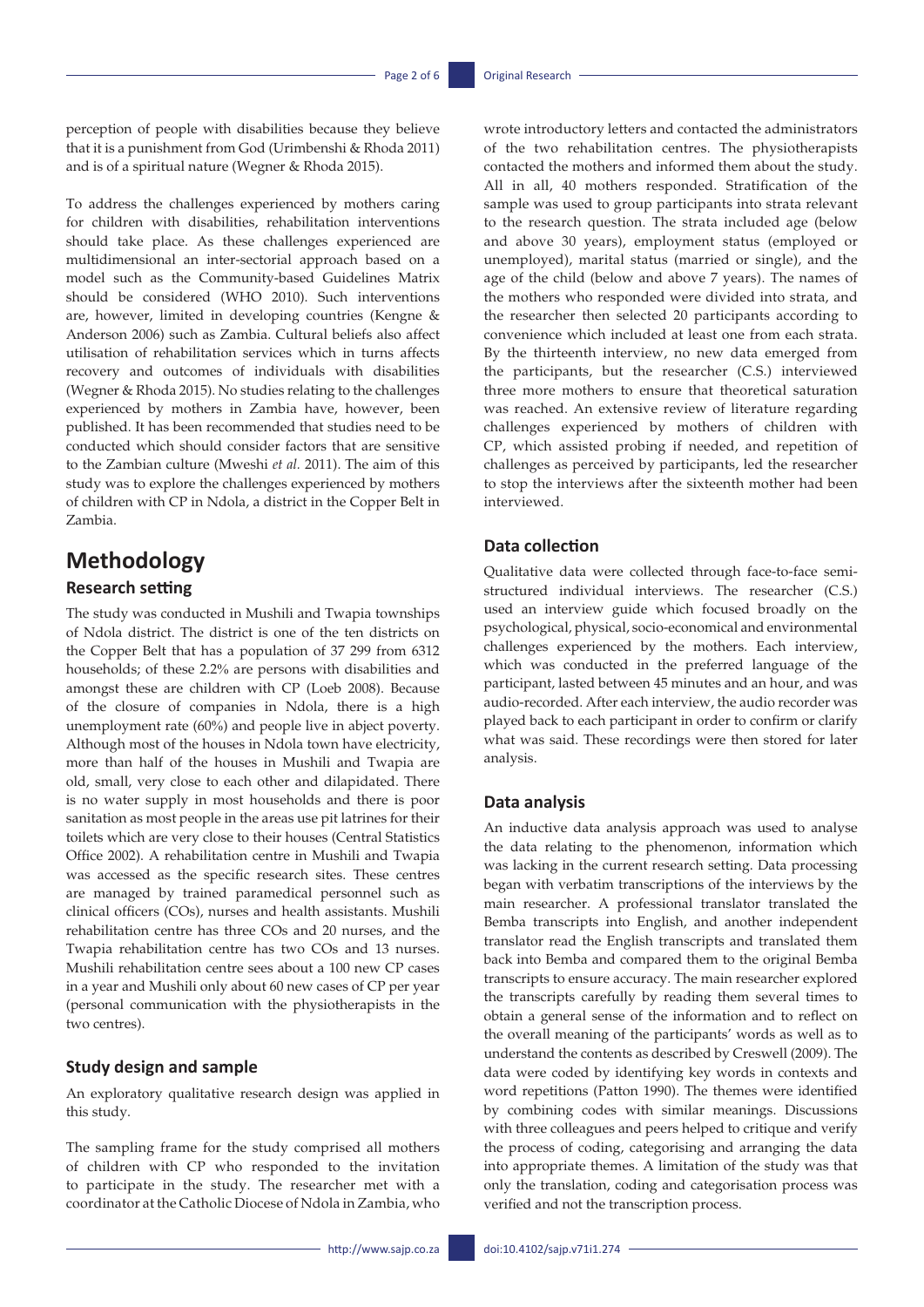**TABLE 1:** Demographic data for participants and their children with cerebral palsy.

| Participant code | Age of participant | <b>Marital status</b> | Level of education | <b>Status of employment</b> | Age of child (years) |
|------------------|--------------------|-----------------------|--------------------|-----------------------------|----------------------|
| M1               | 42                 | Married               | Tertiary           | Employed                    | $\overline{7}$       |
| M <sub>2</sub>   | 37                 | Divorced              | Primary            | Unemployed                  | 8                    |
| M <sub>3</sub>   | 33                 | Married               | Tertiary           | Self employed               | 3                    |
| M4               | 37                 | Married               | None               | Unemployed                  | 4                    |
| M5               | 21                 | Single                | Secondary          | Self employed               | $\overline{2}$       |
| M <sub>6</sub>   | 50                 | Married               | None               | Unemployed                  | 17                   |
| M7               | 25                 | Single                | Primary            | Unemployed                  | 11 months            |
| M8               | 35                 | Divorced              | None               | Unemployed                  | 13                   |
| M9               | 18                 | Married               | Secondary          | Unemployed                  | $\overline{2}$       |
| M10              | 38                 | Widow                 | None               | Self employed               | 6                    |
| M11              | 42                 | Divorced              | Primary            | Employed                    | $\overline{7}$       |
| M12              | 22                 | Single                | Secondary          | Unemployed                  | 5                    |
| M13              | 27                 | Married               | None               | Unemployed                  | $\overline{7}$       |
| M14              | 43                 | Married               | None               | Unemployed                  | 10                   |
| M15              | 31                 | Divorced              | Secondary          | Unemployed                  | 3                    |
| M16              | 39                 | Married               | None               | Unemployed                  | 14                   |

# **Ethical considerations**

Ethical clearance was received from the University of the Western Cape Ethics Committee. In addition, permission was obtained from the Ministry of Health (MOH) in Zambia, the Tropical Diseases Research Centre's Scientific and Ethical Committee (TDRC-SEC) and the Catholic Diocese. Participation was voluntary and participants were able to withdraw at any point in the study. Written informed consent was obtained from the participants, and permission to use an audio recorder was also obtained from them.

### **Results**

The sample size for this study was  $n = 16$  which comprised mothers of children with CP. The mothers' ages ranged between 18 and 50 years. The ages of the children ranged between 11 months and 17 years with different types of CP. The mothers' level of education, marital and employment status are indicated in Table 1.

The themes that emerged were physical challenges experienced by the mothers, social isolation, perceived causes of CP, physical access challenges, marital problems and challenges with the health care system. Nearly all the mothers were experiencing some form of these problems because they had a child with CP.

### **Physical challenges experienced by the mothers**

The mothers' experienced physical problems as a result of looking after their children. These occurred as a result of having to lift and carry their children whilst assisting the children with their functional activities:

'He is able to sit on his own, but he cannot crawl or walk. He has to be lifted for all activities. He cries a lot during the night and I cannot sleep … I only rest when my mother visits.' (M4, female, no education, unemployed, 37 years old)

'The child has stiff muscles all over the body he cannot move. He does not sit or move. Everything is done for him. You have to feed him, wash him, lift him a lot and clean him after he soils his nappies. That is too much for me to handle considering I have other small kids now. I am constantly tired and have these headaches that don't go away.' (M16, female, no education, unemployed, 39 years old)

'He cannot walk, his legs are weak. I lift him for bathing and to the toilet. At least he talks and feeds himself. It affects me in my mind, I can't think straight and I suffer from memory losses … He is 13 years old, he should be doing things for himself, but I have to do it for him …' (M8, female, no education, unemployed, 35 years old)

### **Social isolation**

The mothers expressed experiencing a lack of support from family, friends and community members. This resulted in them being socially isolated which was partly as a result of fear amongst mothers that people would not accept their children or blame them for the condition of the children:

'I have not had so much contact with my friends and neighbours as I stay indoors with my child most of the time. I am afraid of being laughed at or other people not accepting my child the way she is, it would hurt. I also don't want anyone to blame me for the condition.' (M15, female, secondary education, unemployed, 31 years old)

'My friends laugh at me. He is a very difficult child, if I go with him to church, we spend the whole time outside so I have stopped going to church, not even town. Unless I'm in dire need then I ask my mother to help look after him …' (M12, female, secondary education, unemployed, 22 years old)

'My mother remarried after the death of my father. She does not support me at all as she is afraid that her new husband and his relatives might not accept her if they knew I had a disabled child … We are not even allowed to visit her.' (M7, female, primary education, unemployed, 25 year old)

'My husband's family does not like me and the fact that I have a child with CP. They have been trying to force my husband to leave me and marry someone else … My friends say all sorts of things and refer to my child as a mentally ill child and that my husband wants to leave me because of that, they are big snakes in the grass.' (M4, female, no education, unemployed, 37 years old)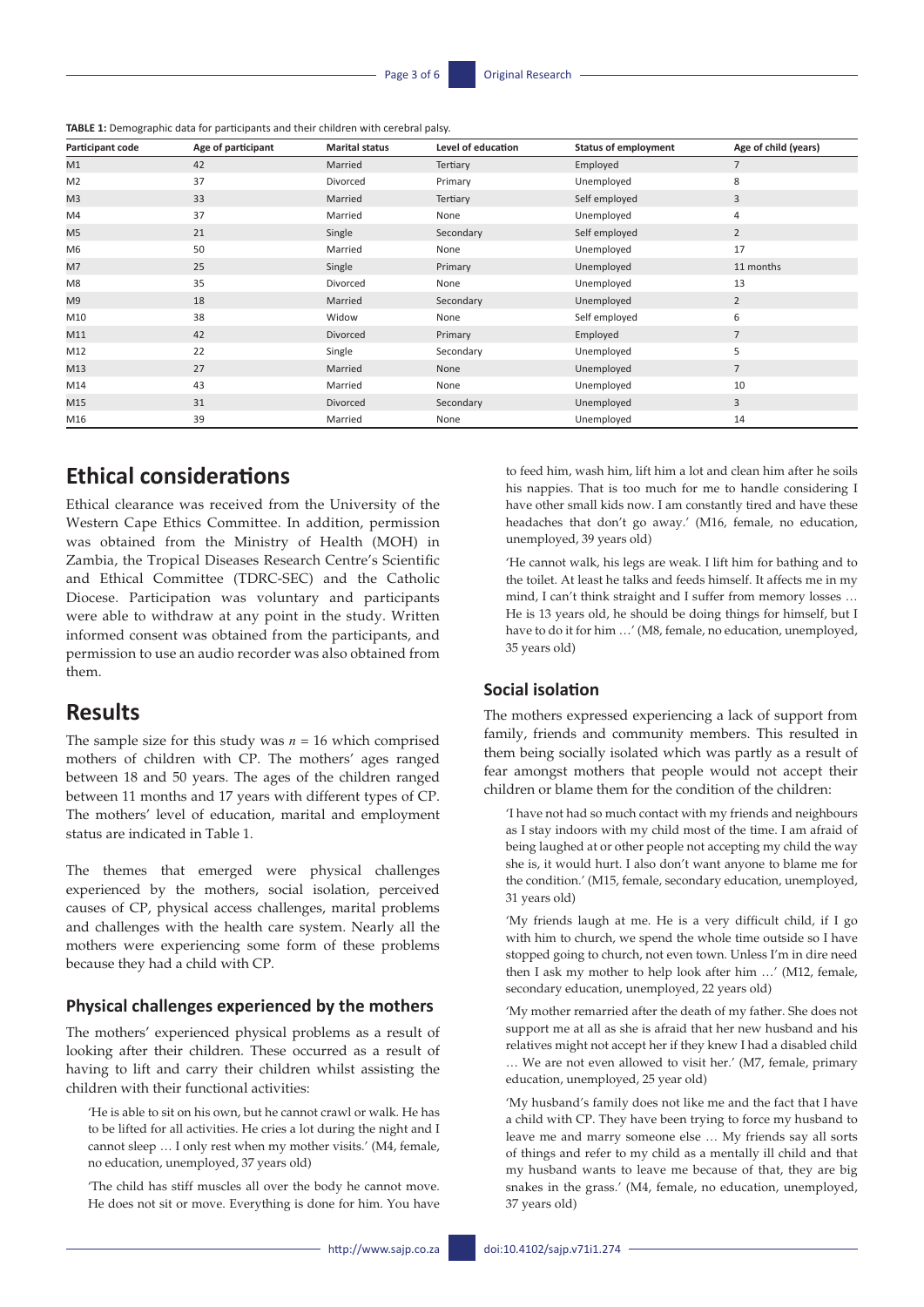### **Perceived causes of the cerebral palsy**

According to the mothers they were blamed for the child`s condition by husbands, family, friends, and community members: '[*T*]hey [*her friends*] were telling everyone in the community that the baby is sick because of my promiscuous ways [*She sobs*] …' (M12, female, secondary education, unemployed, 22 years old), and, 'I struggle and the fact that my husband and his family accused me of being the cause of the condition it is difficult …' (M4, female, no education, unemployed, 37 years old).

A 38-year-old widow trying to run her restaurant business was accused by the community of bewitching her child for her own gain: 'They say I have bewitched my child to enrich myself … I used to take him before and people shunned my restaurant saying I was using my child with CP to pull customers to myself' (M10, female, no education, employed, 38 years old).

### **Physical access challenges**

Nearly all the mothers experienced physical access problems owing to the natural geography, architectural features in the built environment and transport challenges. These included narrow or no sidewalks, narrow doorways, an absence of ramps, no or broken lifts and small indoor spaces:

'When we go to town, it is a problem as most shops do not have ramps for wheelchairs. Hardly any of the lifts on the tall buildings work. That is the same at the big hospitals. The lifts don't work most of the time.' (M1, female, tertiary education, employed, 42 years old)

'We stay in a very small two-roomed house, there is no space in the house for the child to play, a wheel chair cannot even fit in the house.' (M9, female, secondary education, unemployed, 18 years old)

'The roads are inaccessible, it is difficult when she gets sick, my house is in a mountainous region with a lot of rocks. I am only renting a room. Taxis cannot get to this area … Because of the rocks, it is not safe for my child to play.' (M8, female, no education, unemployed, 35 years old)

### **Marital problems**

The interviews revealed that some of the mothers were in conflict with their spouses because of having a child with CP. Some of them divorced as a result. This was mainly because of a lack of acceptance of the child and embarrassment, especially by the male spouses, as well as influence from relatives, poor spousal support and poor coping mechanisms:

'He was too embarrassed about the condition of the child and did not want others to know about it and sympathise with us. He wanted us to keep the condition of the child a secret, I could not. This put a strain on our relationship as we were always fighting.' (M3, female, tertiary education, employed, 33 years old)

'Since he discovered that the child had CP that is how he disappeared. I have not seen him since, I just hear from other people that he is now married to someone else.' (M2, female, primary education, unemployed, 37 years old)

'The father ran away upon discovering the child had CP … His relatives have not accepted the condition of the child because when I ask for financial support, they say 'if the father is not responsible over the child, don't expect us to be'. It shows that they have not accepted the child.' (M10, female, no education, employed, 38 years old)

### **Challenges with health care system**

Challenges that mothers experienced with the health care system included a lack of provision of assistive devices, attitudes of health care professionals and a lack or provision of transport as is illustrated in the quotations below. One of the mothers found health care professionals unhelpful and disrespectful:

'If the government cared, we would not be suffering the way we do. I have failed to purchase any of the assistive devices I was advised to buy. I don't even have enough money to take my child for physiotherapy. Do policies exist?' (M15, female, secondary education, unemployed, 31 years old)

'The nurse I found on duty gave me a very bad attitude and said the only way she would help me was if my child had TB. I tried to reason with her, but she would not listen and told me to report her to the district health board if I wasn't happy with the services. Desperate for help, I reported her to the district board which did not turn out well as she was nearly fired. Equally this did not work well for me as now all the nurses started giving me negative attitudes.' (M11, female, primary education, employed, 42 years old)

'In Lusaka, mothers are transported to and from the rehabilitation centres under the sponsorship of CP Africa, if there is no transport, the mothers are reimbursed with their bus fares. Why can't they extend the same help to us or the government should at least provide transport for us. We struggle a lot where transport is concerned … There is an organisation that feeds children with HIV/AIDS. I wish our children could be included in that program …' (M11 female, primary education, employed, 42 years old)

# **Discussion**

The mothers of children with CP from Ndola in Zambia experienced several problems as a result of having a child with CP. These challenges were similar to what had been previously reported in the literature, with the attitudinal challenges relating to cultural belief being mainly reported in studies conducted in Africa.

It was clear from the findings of this study that mothers were experiencing physical challenges. This finding was similar to the findings by Dambi and Jelsma (2014). Mothers caring for children with disabilities therefore need assistance and respite care to alleviate these challenges. As rehabilitation services are limited in most African countries it is suggested that community-based and outreach services are provided in order to decrease the burden of care (Dambi & Jelsma 2014).

Participants reported experiencing social isolation and negative attitudes from their friends, family and the community. In most cases their friends and family members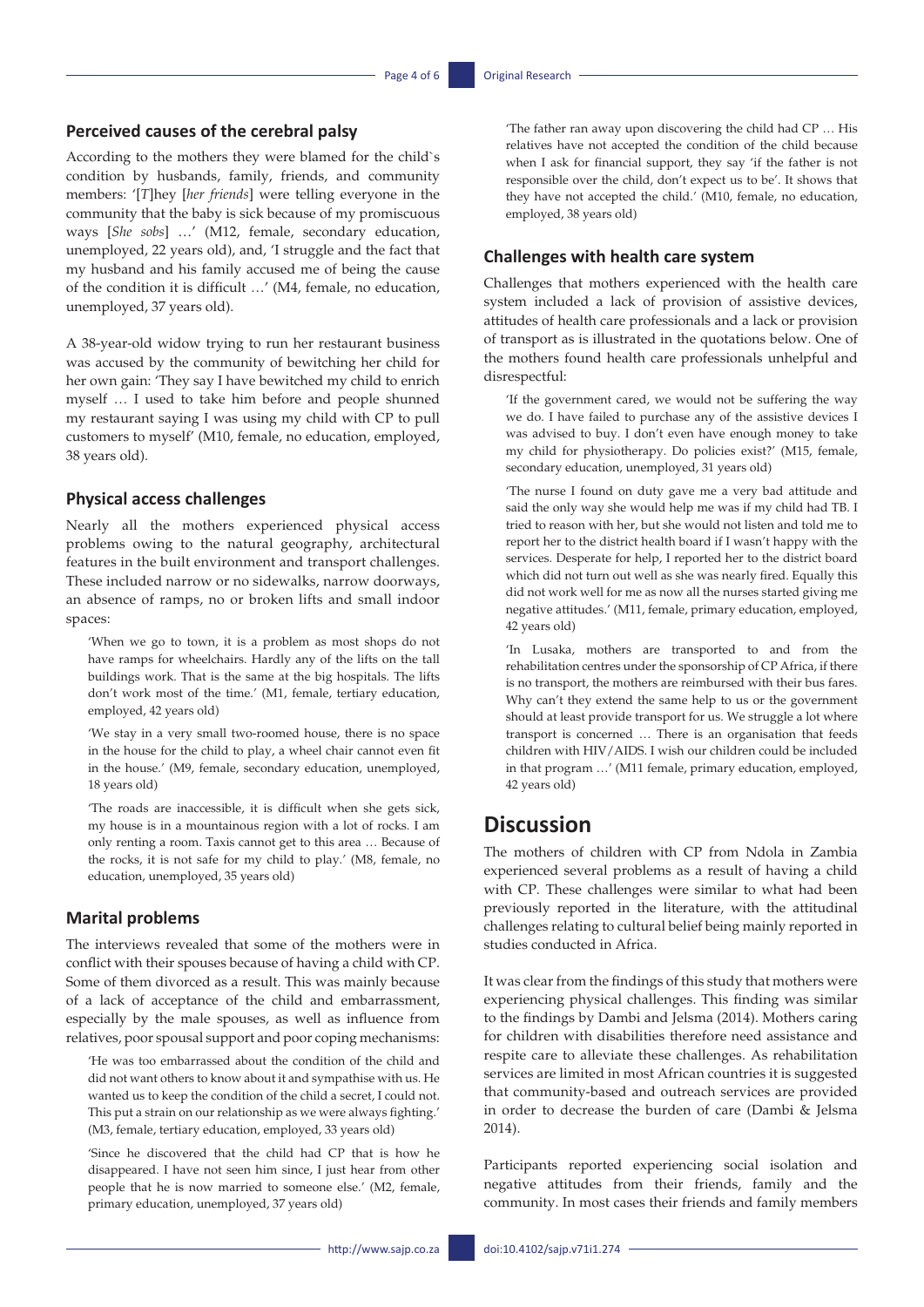failed to accept the children with CP. The negative attitudes experienced were partly as a result of traditional and cultural beliefs and partners who, with or without their families, blaming the mothers for the condition of their children. This led to discrimination and prejudice against the mothers and their children (Sandy *et al.* 2013). Besides believing that disability has a spiritual cause (Wegner & Rhoda 2015), parents have also been accused of causing their children's disability (Ambikile & Outwater 2012). This response from society causes parents of these children to isolate themselves and keep their children at home. The mothers could have experienced less challenges had they been supported by their families (Adegoke *et al.* 2013).

As was, once again, found in the current study, attitudes towards children with disabilities were predominantly negative (Rosenweig & Huffstutter 2004). In most African cultures, pregnant women are often subjected to taboos and rituals to prevent them from having children with disabilities. A child born with any defect will be seen as a violation of such traditional belief systems, and the family will often be maltreated and looked down upon by the rest of the community members; in turn, the family ostracises, or discriminates against, the mother. Families believe if a mother gives birth to a child with disabilities, she should be blamed, because giving birth to a child with disabilities is seen as failure to follow traditional beliefs and cultures (United Nations Development Programme [UNDP] 1998). This finding could be linked to a misconception that disability occurs as a result of being associated with evil spirits and being punished by God or being involved in witchcraft Mothers of children with CP could therefore be ostracised as they were perceived to be doing some evil deed that needed punishment.

The physical environmental challenges experienced by nearly all the participating mothers were because of architectural and geographical features in the environment. Architectural features which restrict mobility for children with CP might be parts of buildings, landscaping, walkways, parking areas, including high curbs, lack of curb cuts or ramps, gravel walkways and narrow sidewalks (Urimubenshi & Rhoda 2011). These physical environmental challenges could result in problems accessing health- and other services (Komardjaja 2001). As the mothers often needed to carry their children this environmental barrier could further increase the physical stress they experience when caring for their children (Dambi & Jelsma 2014).

Some of the mothers in this study reported experiencing marital challenges owing to misunderstandings and conflict with spouses. The mothers reported that their husbands might leave them as soon as they discovered their children had CP. Others reported that they had constant fights with their husbands because of interference by relatives of their husbands, and in many cases they ended up divorced. Studies have shown that living with a child with disabilities can have profound effects on the entire family, and can affect all

aspects of family functioning (Conman, Noonan & Reichman 2005; Swaminathan, Conman & Noonan 2005). A study in Canada that investigated marital relations amongst families of children with disabilities reported that relationships suffered unduly from the added stress of blame, guilt, and anxiety (Sobbey 2004).

Marital conflicts arose as partners blamed each other for the child's condition. Cultural beliefs in Zambia, just as in many African countries, dictate that physical disabilities of a child are caused by women (Skinner & Wesner 2007). As mentioned, society perceives that mothers are engaging in activities which were unacceptable and were therefore punished bearing a child with a disability. Marital problems could also be linked to the fact that the normal social lives of parents are affected when they have to care for a child with a disability resulting from neurological impairments (Lawal *et al*. 2014).

The study found that managing the chronic health problems of a child with CP along with coping with the demands of everyday life can have a detrimental effect on both the physical and psychological well-being of parents and caregivers.

Although the findings of the study are relevant it cannot be generalised to all mothers of children with CP in Zambia as the sample was selected from two specific rehabilitation centres. A community-based study might have revealed different findings.

# **Conclusion**

The mothers of children with CP experienced challenges which affected them physically as well as emotionally. They also experienced marital problems. As a result the mothers were isolated and lacked social support. It is therefore recommended that programmes and policies need to be implemented to support the mothers and inform society about various aspects of disability, especially in children. A family-centred approach to the management of children with CP should be taken, as this phenomenon impacts on the family as a whole. This will decrease the challenges experienced by mothers caring for children with CP.

# **Acknowledgements Competing interests**

As authors we would like to confirm that we have no financial or personal relationships which may have inappropriately influenced us in writing this article.

### **Authors' contributions**

The article is based on the master's thesis of C.S. (University of the Western Cape). A.R. (University of the Western Cape) was the supervisor. C.S., A.R. and M.M. (University of Zambia) contributed towards the drafting of the article.